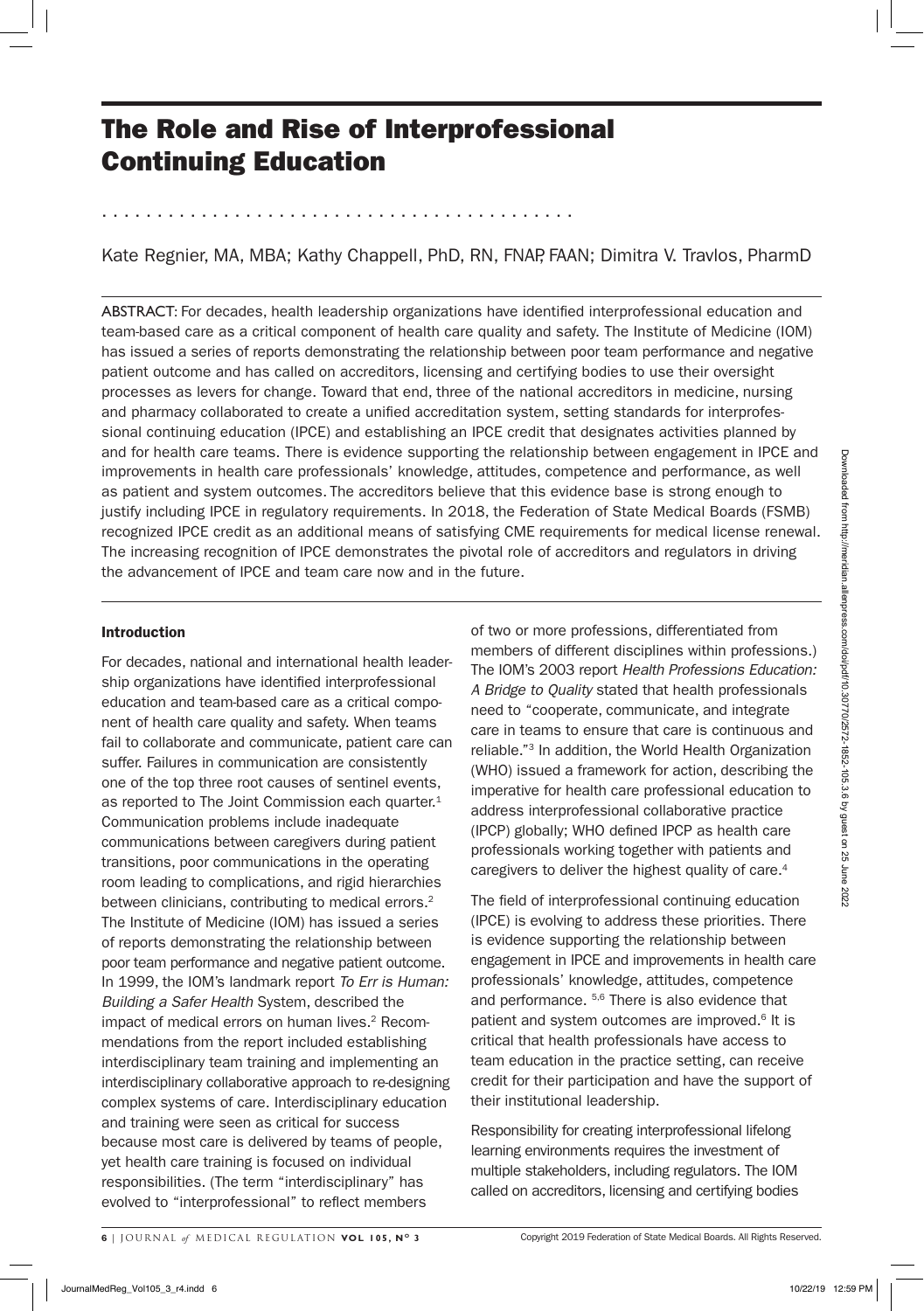to use their oversight processes as levers for change.<sup>3</sup> Toward that end, three of the national accreditors in medicine, nursing and pharmacy collaborated to create a unified accreditation system to incentivize development of and participation in IPCE. They set IPCE standards and established an IPCE credit that designates activities planned by and for health care teams.

Regulatory bodies can elevate the visibility and value of IPCE by recognizing IPCE credit toward requirements for licensure, as appropriate. They can motivate individuals to participate in IPCE by requiring a percentage of continuing education (CE) for certification or re-licensure to be team-based education. The Federation of State Medical Boards (FSMB) took a major step in support of IPCE at its 2018 Annual Meeting by adopting a resolution that recognized IPCE credit as an additional means of satisfying CME requirements for medical license renewal (see sidebar). The Georgia Board of Pharmacy has also recognized IPCE credit for relicensure of pharmacists, in addition to Accreditation Council for Pharmacy Education (ACPE) credit.

# Facilitating Health Care Education by the Team, for the Team

Credentialing Center (ANCC), Joint Accreditation for Interprofessional Continuing Education™ established the standards for CE planned by the health care team for the health care team. This collaboration offers organizations the opportunity to be simultaneously accredited to design and deliver CE for multiple professions through a single, unified application process, fee structure and set of accreditation standards.

To create Joint Accreditation, the collaborating accreditors applied the principles of interprofessional collaborative practice for health care professionals to their own collaboration: trust, mutual respect, a willingness to build consensus and relinquish or adapt some individual approaches and commitment to collaborate. The accreditors aimed to decrease the documentation burden for accredited CE organizations, harmonize their systems and requirements, maintain strict standards for educational quality and independence and create foundational principles for IPCE. Joint Accreditation standards reflect the accreditors' shared principles and apply regardless of whether the activity is designed by and for a single profession or by and for an interprofessional team. All educational activities must be based on an identified professional practice gap(s), reflect adult learning principles and include evaluation. Content must be valid, evidencebased and independent of commercial influence or bias.

## Table 1

# Characteristics of Interprofessional Continuing Education Activities

| credit as an additional means of satisfying CME<br>requirements for medical license renewal (see<br>sidebar). The Georgia Board of Pharmacy has also<br>recognized IPCE credit for relicensure of pharma-<br>cists, in addition to Accreditation Council for Phar-<br>macy Education (ACPE) credit.                                 | documentation burden for accredited CE organizations,<br>harmonize their systems and requirements, maintain<br>strict standards for educational quality and indepen-<br>dence and create foundational principles for IPCE.<br>Joint Accreditation standards reflect the accreditors'<br>shared principles and apply regardless of whether                 |
|-------------------------------------------------------------------------------------------------------------------------------------------------------------------------------------------------------------------------------------------------------------------------------------------------------------------------------------|-----------------------------------------------------------------------------------------------------------------------------------------------------------------------------------------------------------------------------------------------------------------------------------------------------------------------------------------------------------|
| The evolution of IPCE and the increasing recognition<br>of its value demonstrates the capacity of accreditors<br>and regulatory bodies to be "levers for change" in<br>response to the IOM call for action. By exploring<br>this evolution, regulators and other stakeholders<br>can identify leadership opportunities to drive the | the activity is designed by and for a single profession or<br>by and for an interprofessional team. All educational<br>activities must be based on an identified professional<br>practice gap(s), reflect adult learning principles and<br>include evaluation. Content must be valid, evidence-<br>based and independent of commercial influence or bias. |
| advancement of IPCE now and in the future.                                                                                                                                                                                                                                                                                          | IPCE activities require additional considerations                                                                                                                                                                                                                                                                                                         |
| Facilitating Health Care Education by the Team,<br>for the Team                                                                                                                                                                                                                                                                     | above and beyond the core standards for educational<br>quality and independence (Table 1). It is not enough<br>to simply include multiple professions as learners in                                                                                                                                                                                      |
| Cofounded by the Accreditation Council for CME<br>(ACCME), the Accreditation Council for Pharmacy<br>Education (ACPE) and the American Nurses                                                                                                                                                                                       | an activity; for example, an educational intervention<br>does not qualify as an IPCE activity if it is designed<br>by and for physicians, and nurses are also invited to                                                                                                                                                                                  |
|                                                                                                                                                                                                                                                                                                                                     |                                                                                                                                                                                                                                                                                                                                                           |
| Table 1<br><b>Characteristics of Interprofessional Continuing Education Activities</b><br>To attain and maintain Joint Accreditation for Interprofessional Continuing Education, the organization's CE mission<br>statement must highlight team education. Educational activities classified as interprofessional must demonstrate: |                                                                                                                                                                                                                                                                                                                                                           |
| . An integrated planning process that includes health care professionals from two or more professions.                                                                                                                                                                                                                              |                                                                                                                                                                                                                                                                                                                                                           |
| • An integrated planning process that includes health care professionals who are reflective of the target audience<br>members the activity is designed to address.                                                                                                                                                                  |                                                                                                                                                                                                                                                                                                                                                           |
| . Content designed to address the professional practice gaps of the health care team.                                                                                                                                                                                                                                               |                                                                                                                                                                                                                                                                                                                                                           |
| • An intent to achieve outcome(s) that reflect a change in skills, strategy or performance of the health care team<br>and/or patient outcomes.                                                                                                                                                                                      |                                                                                                                                                                                                                                                                                                                                                           |
| • Reflection of one or more of the interprofessional competencies (e.g., Institute of Medicine competencies,<br>Interprofessional Education Collaborative core competencies).                                                                                                                                                       |                                                                                                                                                                                                                                                                                                                                                           |
| • Active learning: An opportunity for learners to learn with, from and about each other.                                                                                                                                                                                                                                            |                                                                                                                                                                                                                                                                                                                                                           |
| • Activity evaluations that seek to determine changes in skills, strategy and performance of one's role or contribution                                                                                                                                                                                                             | as a member of the health care team; and/or impact on the health care team; and/or impact on patient outcomes.                                                                                                                                                                                                                                            |
| Copyright 2019 Federation of State Medical Boards. All Rights Reserved.                                                                                                                                                                                                                                                             | JOURNAL of MEDICAL REGULATION VOL 105, N° 3   7                                                                                                                                                                                                                                                                                                           |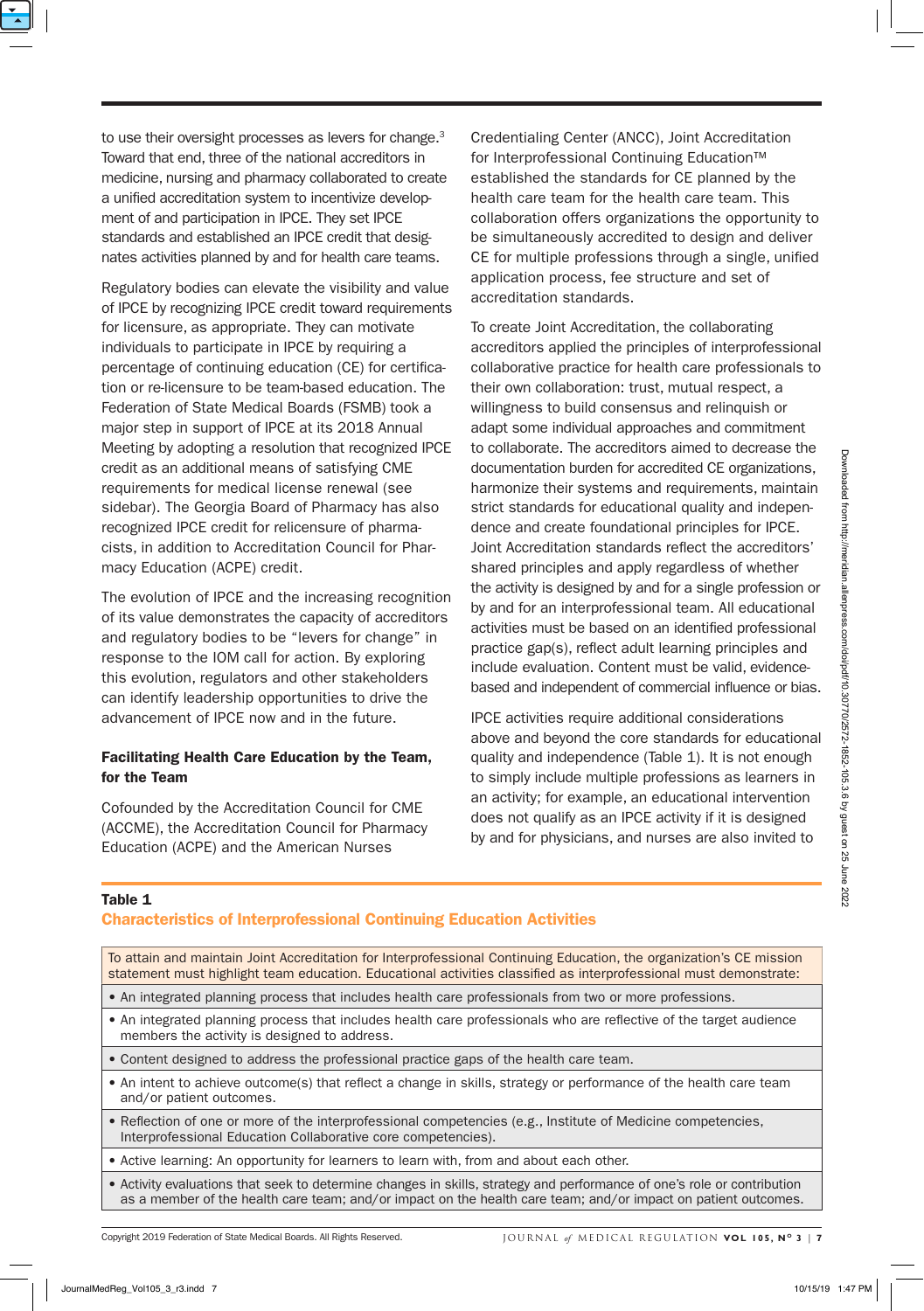attend. IPCE activities must meet this definition, adopted by the three collaborating accreditors: IPCE is when *members* from two or more professions *learn with, from and about each other* to enable effective collaboration and improve health outcomes.7 Activities designed by and for teams must address interprofessional competencies (Table 2).

To be eligible for Joint Accreditation, organizations must demonstrate not only the aspiration to deliver team-based care, but they also must show that they have developed an effective system to deliver IPCE. An organization must demonstrate that its structure and processes to plan and present education by and for the health care team have been fully functional for the previous 18 months and that at least 25% of its educational activities have been designed by and for health care teams.

The joint accreditors expect jointly accredited organizations to develop strategic education plans that identify opportunities for team-based education by thoughtfully analyzing gaps to determine if they can best be addressed by team-based education, single profession education or a combination of both. Defining the team is another important aspect of IPCE: Teams not only include clinicians from multiple professions, but any professionals and support personnel who are involved in the performance gaps and patient outcomes that the activities are addressing. Jointly accredited organizations report that involving patients and caregivers in IPCE as planners, faculty and learners, can motivate powerful and lasting change.<sup>8</sup>

As part of the process for developing a strategic education plan, jointly accredited organizations are encouraged to determine how their activities can support institutional improvements, such as clinician wellness initiatives. Research shows that, across all sectors, high-performing organizations have

high-performing teams and that training plays an essential role in reducing turnover and burnout, and improving morale, productivity and the quality of services.<sup>9</sup> Many institutions have seen tangible results after investing in the formation and maintenance of functional teams.<sup>10</sup> Empowered teams can more effectively solve complex problems, watch out for and take care of each other and help team members see the value of their contributions not only in patient care but also in the collaboration itself.11 Breaking down silos among professions also improves efficiency and resource allocation across an institution's educational offerings.11 An integrated environment enables professions to share conferencing space, learning management systems and other resources, which helps to drive team development.

Jointly accredited organizations are expected to design IPCE activities to address health care priorities at the institutional, community, national or international level. These organizations are particularly well positioned to lead efforts to promote improvement in cross professional competencies, such as change management, leadership, communication skills, professionalism, cultural competency, compassionate care, faculty development and how to teach and learn in teams.<sup>11</sup> IPCE activities are partners in quality-improvement and safety initiatives, and can be the stimulus for collaboration with public-health departments and other stakeholders.<sup>12</sup> IPCE is a key resource for addressing public-health issues, such as chronic diseases, antibiotic resistance, infectious disease outbreaks and the opioid crisis.13 All members of the team have a crucial role in addressing these issues. The example of the three states and the property acceptable and the example of the example of the example of the example of the example of the example of the example of the example of the example of the example of the exa

Joint Accreditation has shown steady growth and success. The first organizations received Joint Accreditation in 2010. Each year the number of

## Table 2

# Professional Competencies for Interprofessional Collaborative Practice

- 1. Values/Ethics for Interprofessional Practice: Work with individuals of other professions to maintain a climate of mutual respect and shared values.
- 2. Roles/Responsibilities: Use the knowledge of one's own role and those of other professions to appropriately assess and address the health care needs of the patients and populations served.
- 3. Interprofessional Communication: Communicate with patients, families, communities and other health professionals in a responsive and responsible manner that supports a team approach to the maintenance of health and the treatment of disease.
- 4. Teams and Teamwork: Apply relationship-building values and the principles of team dynamics to perform effectively in different team roles to plan and deliver patient/population-centered care that is safe, timely, efficient, effective and equitable.

Source: Interprofessional Education Collaborative Expert Panel, 2011.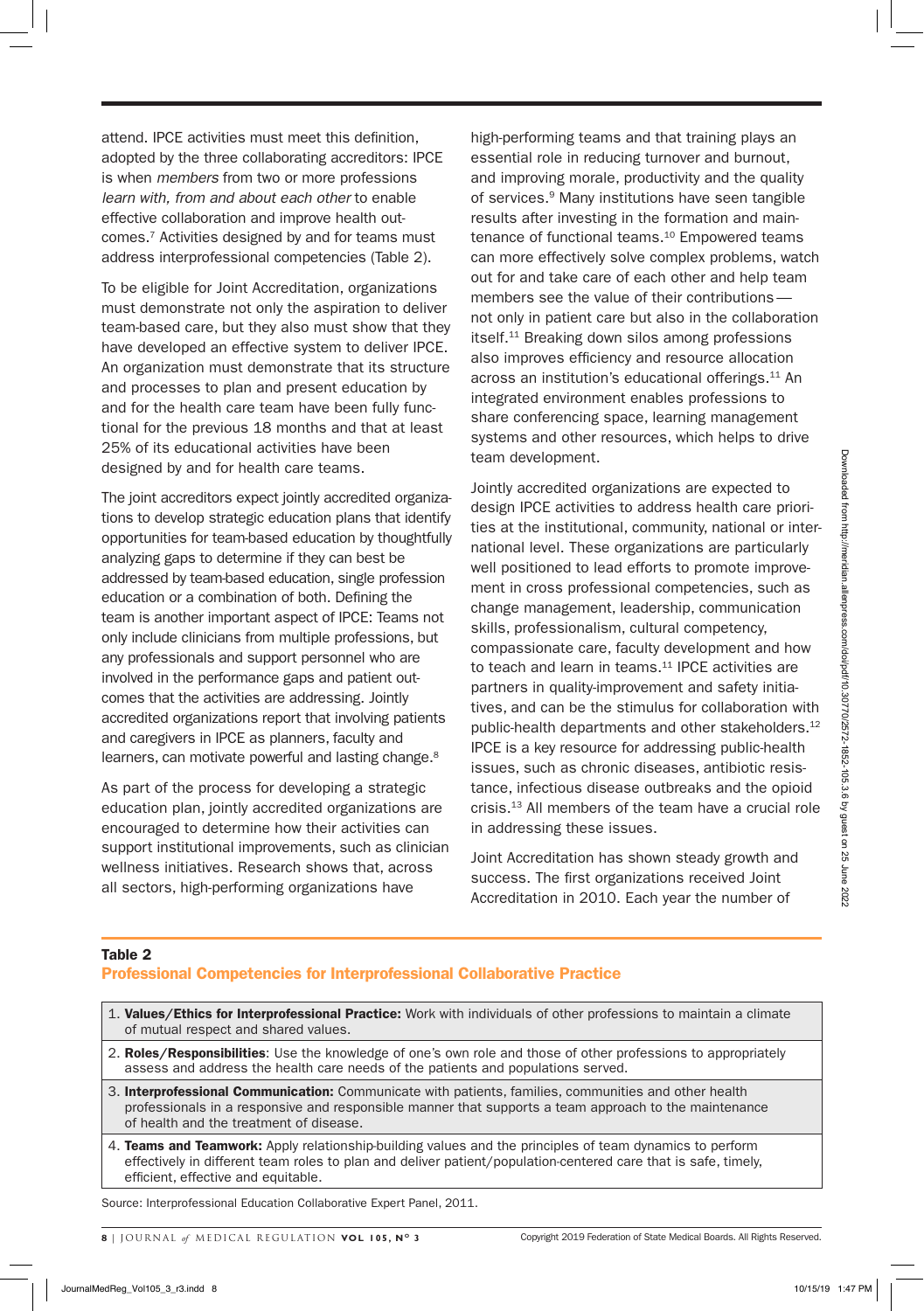applicants has grown exponentially. By 2018, 84 organizations across the United States had achieved Joint Accreditation, including medical schools, academic medical centers, hospitals, health systems, and government agencies.<sup>14</sup>

# Evolution of Interprofessional Continuing Education

The joint accreditors monitor the evolving health care environment and engage in discussions with the community of jointly accredited organizations and other stakeholders to identify opportunities and challenges for IPCE. To elevate the value and visibility of IPCE, the joint accreditors established the IPCE credit for learning and change in 2017. This new type of credit designates activities that have been planned by, and for, the health care team. Only organizations that have achieved Joint Accreditation can offer this credit. The IPCE credit for learning and change enables health care stakeholders— including certifying, licensing and regulatory bodies; health care leaders; educators and faculty; and health care team members—to identify activities specifically designed to improve team collaboration and patient care.

As the community of jointly accredited organizations gained expertise in designing and delivering IPCE, educators realized they could improve the effectiveness and reach of activities by including professions beyond medicine, nursing and pharmacy. Building on the established model for Joint Accreditation, the joint accreditors created a process for inclusion of other professions and engaged in dialogue with accreditor colleagues to explore the opportunity for them to join. From 2018 to 2019, four more professions joined Joint Accreditation: optometry, physician assistants, psychology and social work (Table 3). With this expansion, jointly accredited organizations can offer IPCE for seven professions without needing to retain separate accreditations. The the seconded from the matterial controller than the matter of the second of the theoretical controller scheme and the seconded from https://method and the seconded from https://methods.com/doi/point/informallenpress.co

As jointly accredited organizations gained more experience in offering IPCE, they sought ways to advance the value of their programs. The joint accreditors, together with the IPCE community, created a set of criteria for achieving Joint Accreditation with Commendation. Set for implementation in 2020–2021, the goal of the commendation criteria is to elevate the value of IPCE programs, encourage the continued evolution of the IPCE field, respond to emerging health care challenges and

INCREASINGLY, LEADERS AND EMPLOYERS ARE ASKING FOR EDUCATIONAL STRATEGIES THAT WILL SUPPORT INTERPROFESSIONAL TEAMWORK WITHIN THEIR INSTITUTIONS.

reward organizations that implement exemplary practices. The criteria will recognize organizations that include patients in team education, develop IPCE research and scholarship, integrate health and practice data in IPCE, address social determinants of health and population health issues and demonstrate measurable improvements in team performance, health care quality and patient care.<sup>15</sup>

To support the ongoing evolution of IPCE, the joint accreditors created a community of practice. They convened leadership summits for the IPCE community, produced educational resources and reports and initiated collaborations across the continuum of health care education and professions to further the development of IPCE. These strategies have led to a significant increase in the number of organizations developing team-based education, and an increase in the ability to measure team performance and patient outcomes.8 Increasingly, leaders and employers are asking for educational strategies that will support interprofessional teamwork within their institutions.

## Table 3

# Collaborating Accreditors: Joint Accreditation for Interprofessional Continuing Education

Accreditation Council for Continuing Medical Education (ACCME): Co-founder Accreditation Council for Pharmacy Education (ACPE): Co-founder American Nurses Credentialing Center (ANCC): Co-founder American Academy of PAs (AAPA) American Psychological Association (APA)

Association of Regulatory Boards of Optometry's Council on Optometric Practitioner Education (ARBO/COPE) Association of Social Work Boards (ASWB)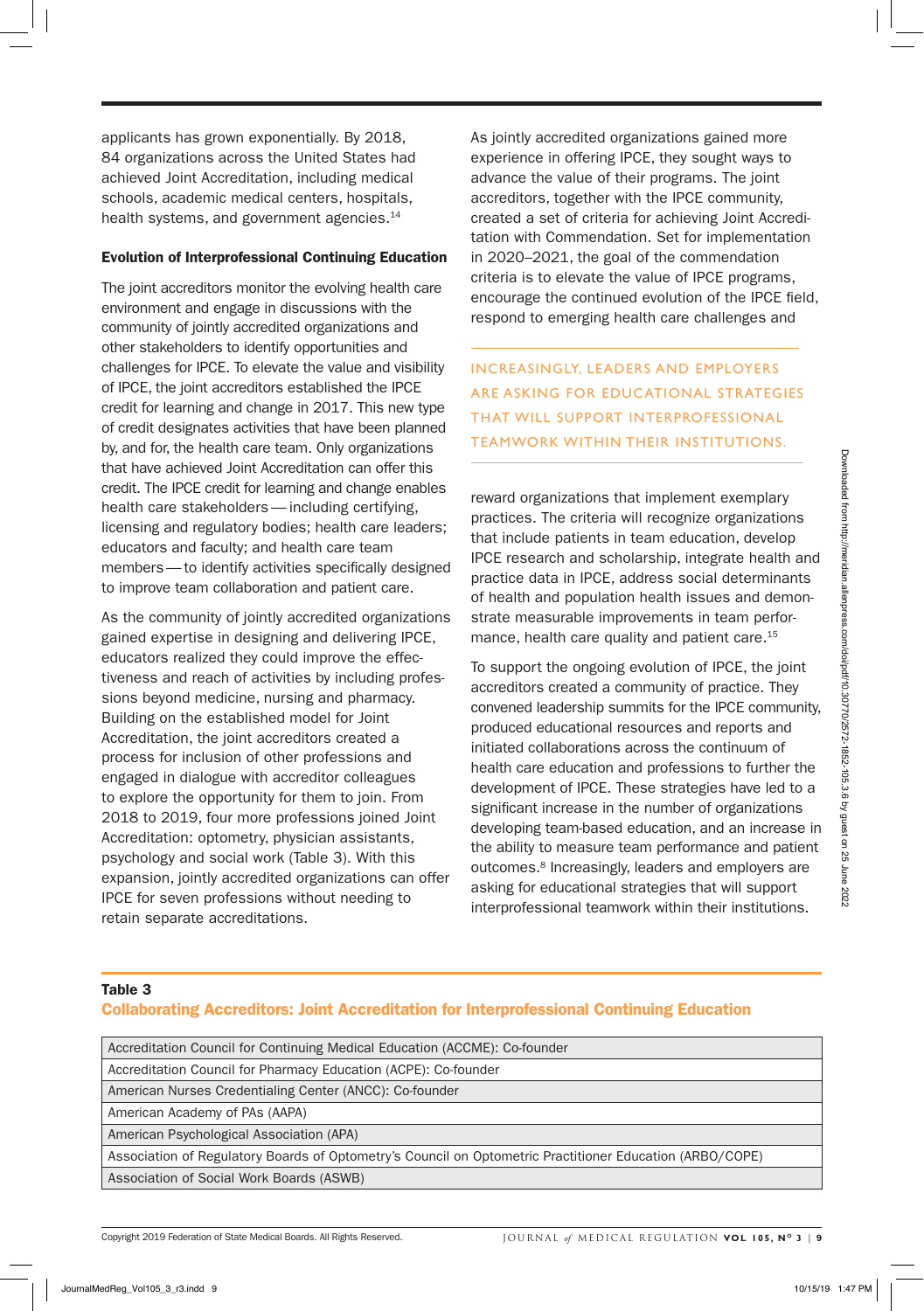# Demonstrable Results: What the Research Shows

While the preponderance of evidence has evaluated relationships between health care professional students participating in interprofessional education (IPE) and outcomes, a 2016 systematic review published by Reeves and colleagues reveals a significant increase in studies evaluating the relationship between post-licensure/certification health care professionals' participation in IPCE and outcomes, from 2007 (29%; 6 of 21 studies) to 2016 (39%; 18 of 46 studies).<sup>6</sup> In general, the studies drew on adult learning theories; some of the studies employed quality-improvement principles, social-psychological perspective and contact theory, social cognitive perspectives and learning principles and perspectives.<sup>6</sup>

The outcomes of IPE/IPCE were predominantly positive. Studies generally reported more than one outcome. Studies involving practicing health care professionals were more often linked to levels 3, 4a, or 4b, as highlighted below. Results from the studies included:

- Level 1: Reaction. Valued and supported the IPE experience; were satisfied with involvement; found the experience enjoyable and/or rewarding.
- Level 2a: Modification of attitudes/perceptions. Positive attitude maintained over time; some studies reported positive attitudes initially, growing more negative over time.
- Level 2b: Acquisition of knowledge/skills. Self-reported improvements in knowledge and skills; two studies validated change in skills by additional assessment.
- Level 3: Behavioral change. Self-reported change in behavior; two studies validated change in behavior by additional assessment (emergency department teamwork and breaking bad news).
- Level 4a: Change in organizational practice. Improvements in service delivery (illness prevention, patient screening, safety practices).
- Level 4b: Benefit to patients/clients. Improvements in mortality rates, reduced clinical errors and patient length of stay; improvements in patient clinical status (BP and cholesterol levels).

Outcomes achieved by jointly accredited organizations reflect those published in the systematic review by Reeves and colleagues.<sup>6</sup> Jointly accredited organizations have demonstrated:

• Learner outcomes— such as self-reported increases in understanding the role of the health care team in patient management, expanded

understanding of roles and responsibilities of different professions and team members, ability to collaborate more effectively with members from other professions and improvements in team-based clinical and interprofessional skills.

- Improvements in patient clinical outcomes such as average patient length of stay, number of infants on ventilators, maternal complication rates and overall maternal health.
- Team performance clinical outcomes— such as improvements in application of guidelines and evidence into practice and identifying the most appropriate treatment interventions for patients.
- Improvements in team performance non-clinical outcomes - such as communication skills, respect between professions, leadership and teamwork skills and confidence in decision-making.
- Improvements in jointly accredited providers' own ability to teach and learn in teams.<sup>16</sup>

# Case Examples

Jointly accredited organizations report that 94% of their educational activities are designed for changes in the skills and strategy of the learners; 67% are designed for changes in learners' performance; and 15% are designed for changes in patient outcomes. $17$  Jointly accredited organizations have described case examples illustrating the specific positive outcomes achieved as a result of IPCE programs. Here are a few examples:8

- Improving pediatric cardiac care. A children's hospital implemented a team-based simulation to teach clinicians the proper care of children presenting with supraventricular tachycardia, including how to access EKGs. Outcomes included changes in protocols, processes and procedures, including the increased utilization of the hospital emergency care system and the pediatric inpatient unit's inclusion of EKG technicians as a resource. The actomes of FIC/PICE wave production and the median controllation in the state in the proposition of the median controllation in the proposition of the median controllation of the median controllation of the median con
	- Decreasing morbidity-mortality rates: A health care system delivered a sepsis workshop to change the team's response and recognition of sepsis symptoms and to improve monitoring and outcomes for the sepsis patient. Outcomes included more efficient recognition of sepsis systems by the team and a decrease in the sepsis morbidity/mortality rate in the health system.
	- Improving end-of-life care: A hospital system implemented a multi-year, multifaceted IPCE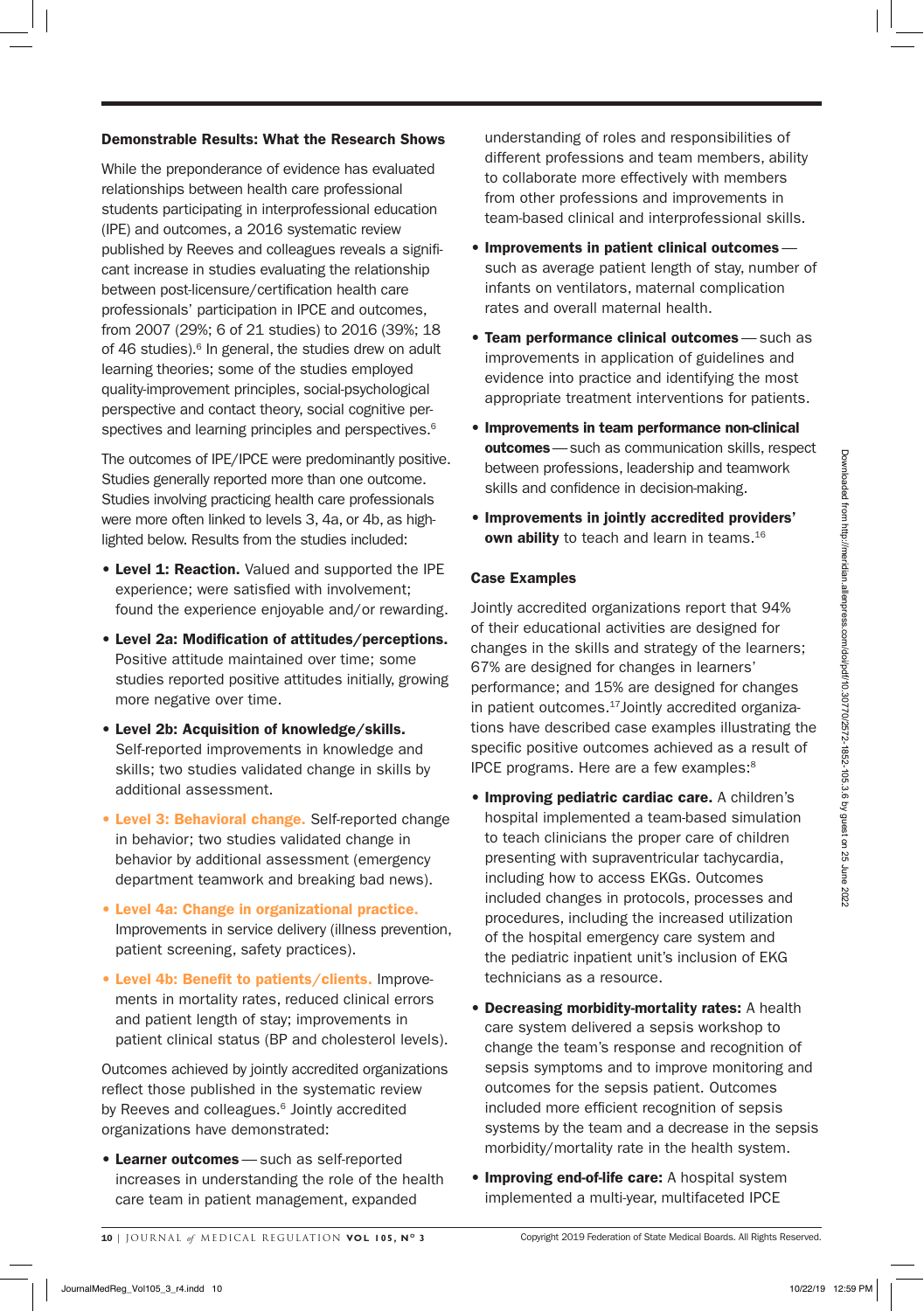program to increase end-of-life care discussions and decisions and to honor patients' wishes. Outcomes included significant increases in the number of patients with advance care planning discussions documented in the electronic medical record, the number of provider orders for life sustaining treatment and the number of patients whose wishes were honored.

# Role of Regulatory Bodies

Attaining support from leadership is critical to the success of IPCE programs. Studies show that organizational support in providing access to resources such as time, space and finances, is one of the factors critical to both the development and successful sustainability of IPCE.<sup>6</sup> Accreditors and regulatory bodies have a pivotal role to play in addressing this need by leading efforts to identify and promote the value of IPCE. Research shows that support from regulatory bodies serves to drive the development of IPE for health profession students, and, by extension, IPCE. The motivation to develop IPE and IPCE is linked to either top-down approaches, such as government policies, professional regulations or bottom-up approaches, such

# FSMB Resolution in Support of Interprofessional Continuing Education

The Federation of State Medical Boards (FSMB) took a major step in support of team-based education at its 2018 Annual Meeting. The House of Delegates adopted Resolution 18-4, Interprofessional Continuing Education (IPCE), which states:

"Resolved, that the Federation of State Medical Boards supports and recognizes Interprofessional Continuing Education for physicians that is identified by IPCE credit and is accredited by the Joint Accreditation system launched by the Accreditation Council for Continuing Medical Education (ACCME), the Accreditation Council for Pharmacy Education (ACPE), and the American Nurses Credentialing Center (ANCC), as an additional means of satisfying continuing medical education requirements for medical license renewal."

*Source: Federation of State Medical Boards House of Delegates Annual Business Meeting, 2018. https://www. fsmb.org/siteassets/annual-meeting/hod/april-28-2018 fsmb-hod-book.pdf. Accessed September 5, 2019*.

as local champions and organizational support. A mixture of those two drivers is particularly effective in motivating the implementation of IPE and IPCE.<sup>6</sup>

The joint accreditors believe that the evidence-base supporting the relationship between IPCE and improvements in practice and patient outcomes is strong enough to justify including it in regulatory requirements. Regulatory bodies can elevate the visibility and value of IPCE by recognizing IPCE credit towards requirements for licensure as appropriate, as the FSMB and Georgia Board of Pharmacy have done. The joint accreditors encourage other state licensing boards to consider recognizing IPCE credit as a means of meeting licensure requirements.

IPCE has the potential to support the creation of a transdisciplinary regulatory framework: By building consensus and collaboration, regulators in the health professions can help to improve the operational efficiency, resource utilization, effectiveness and reach of CE programs, as well as amplify the contributions of CE to health care improvement. Clinicians learn best when they are able to choose from a diverse array of educational activities that are relevant to and meet their needs. The recognition of IPCE will encourage clinicians to continuously improve their ability to deliver optimal care for their patients.<sup>18</sup>

To maximize the benefits of IPCE, institutional leaders need to think of it as a professional development vehicle that can help them to achieve their goals in clinical and nonclinical areas, such as quality and safety, process improvements, professionalism, team communication and workforce cohesiveness and motivation. Leaders need to invest in training their IPCE administration professionals, faculty and mentors to ensure that the IPCE program supports strategic priorities by delivering effective, efficient education that meets regulatory and accreditation requirements.<sup>11</sup>

To ensure the continued evolution of IPCE, it is essential to build a body of research and scholarship that identifies effective IPCE practices and measures outcomes. Evaluating the success of IPCE is complex, as there are numerous intervening variables between IPCE, individual clinician change, changes in team performance and patient care. Health system and institutional structures present barriers. Health care professionals are working in environments that often include rotating shift schedules, limited time and resources to engage in professional development activities, a long history of behaviors that reflect professional hierarchies and care or tasks segmented regulatory both shares have a phoenix for a phoenix for a phoenix for a stress of a phoenix for a stress of the phoenix in the stress of the phoenix for a stress of the phoenix for a stress of the stress of the stress of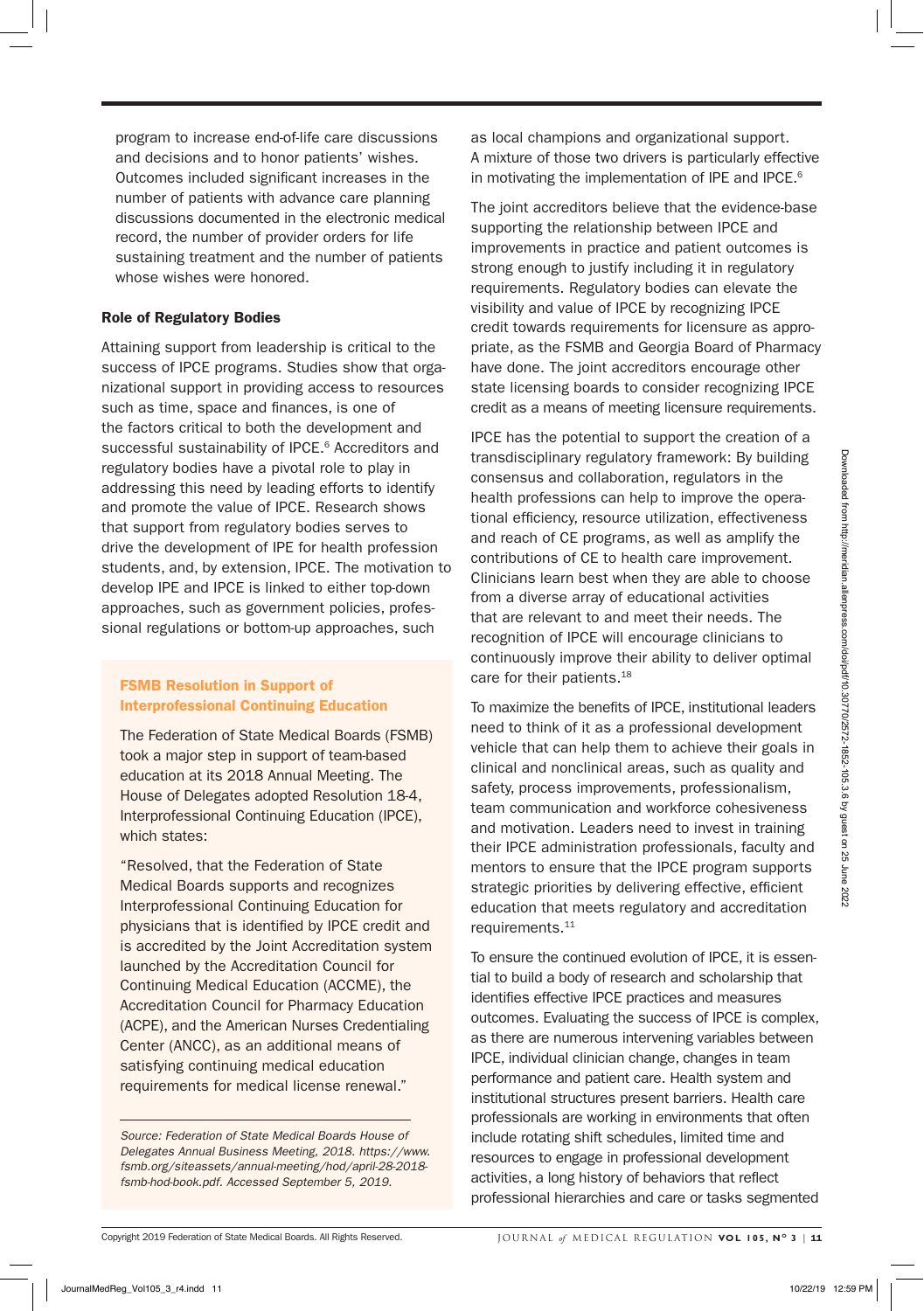into specific and assigned professional roles, among many others. Clinicians may participate in IPCE activities as individuals and not with their colleagues, making it difficult to assess team-based outcomes. Despite these challenges, it is imperative to develop cost-effective strategies for identifying best practices for designing and implementing IPCE, evaluating change in the interprofessional team and assessing the impact of IPCE on health care delivery and patient outcomes. To advance the field of IPCE research, the joint accreditors convened several summits to generate strategies and recommendations for research and outcomes measurement, and have introduced a commendation criterion that rewards organizations for engaging in research and scholarship.

# **Conclusion**

To deliver high-quality, safe team-care, teams need to learn together. Most of the emphasis in interprofessional education has been on the undergraduate or graduate levels, accounting for about eight years in the life of the health care professional. During the decades they spend in practice, health care professionals rely on accredited CE to improve their practice and patient care (Figure 1). IPCE is an extension of not a replacement for—CE for individual professions. It is not a different system; it is continuing the loop from undergraduate and graduate education. To effectively integrate interprofessional collaborative practice throughout health care systems across the world, IPCE needs to become an integral part of

# Learning Continuum (Formal and Informal) Confounding Factors Professional culture Institutional culture Workforce policy Financing policy Health and System Outcomes Individual health Population public health System efficiencies Cost effectiveness Learning Outcomes Reaction Attitudes/perceptions Knowledge/skills Individual behavior Organizational change Graduate Education Foundational Education Continuing Professional Development Interprofessional Education Figure 1 The Interprofessional Learning Continuum Model Figure 1<br>
The Interprefersional Learning Continuum<br>
Formal and Informal<br>
Education<br>
Education<br>
Education<br>
Education<br>
Interpretentations Televoltage<br>
Interpretentations Televoltage<br>
Interpretentations (Processional culture<br>

Source: Institute of Medicine. 2015.

Note: For this model, "graduate education" encompasses any advanced formal or supervised health professions training taking place between completion of foundational education and entry into unsupervised practice.